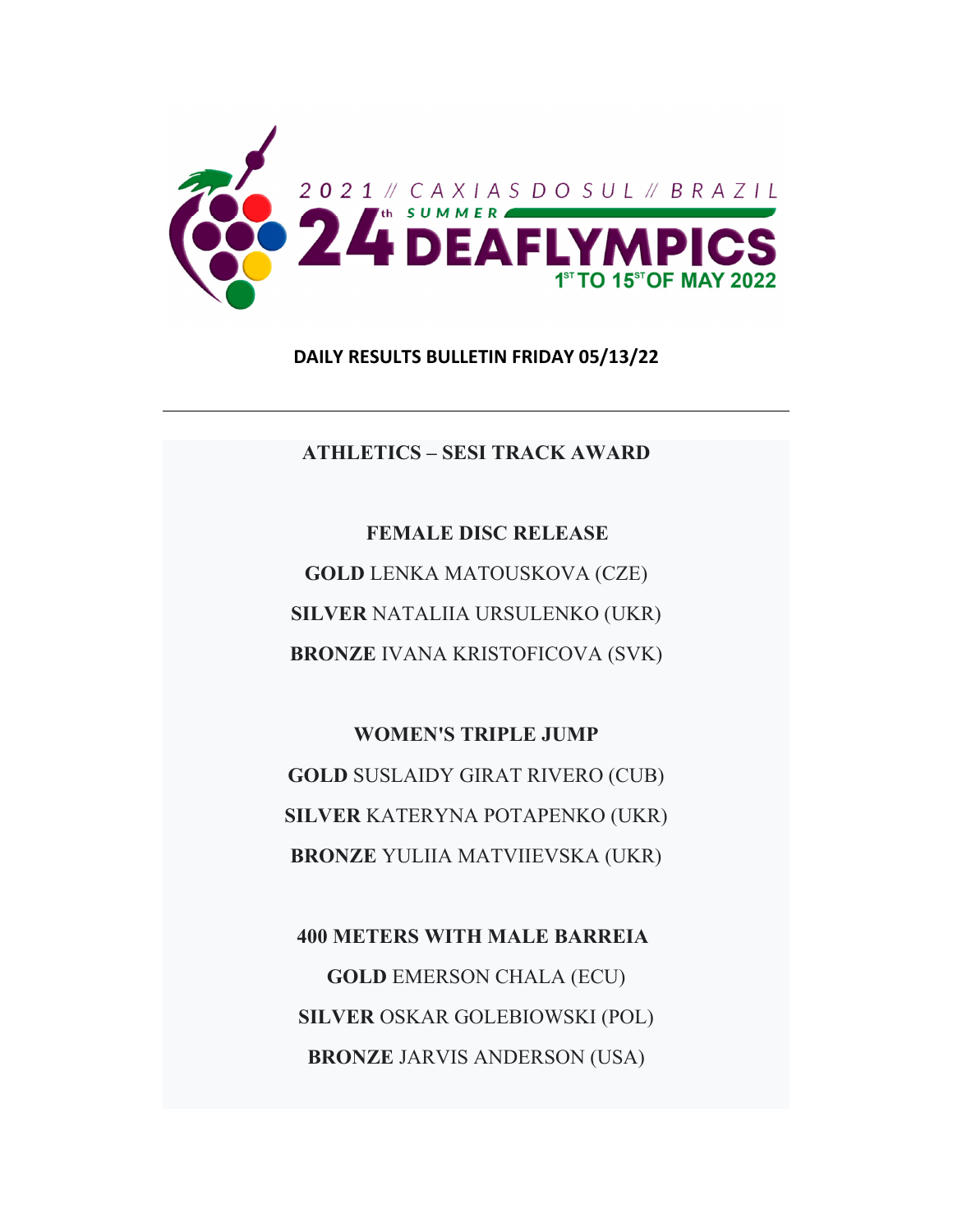**200 METERS FEMALE GOLD** PAMERA LOSANGE (FRA) **SILVER** BROWN OCEAN (USA) **BRONZE** BERYL WAMIRA (KEN)

# **200 METERS MALE**

**GOLD** CHRISTOPHER MELENCIANO REYES (DOM) **SILVER** HYEOKJUN GONG (KOR) **BRONZE** DMYTRO VYSHYNSKYI (UKR)

**MALE DECATHLON GOLD** FARKHAD KYSTAUBAYEV (KAZ) **SILVER** YASHAR VEGHAR (IRI) **BRONZE** DAMIAN SZYSZKOWSKI (POL)

> **FEMALE 4X100 METERS RELAY GOLD** UKRAINE VIKTORIIA KOCHMARYK YULIIA SHAPOVAL SOLOMIIA KUPRYCH KRISTINA KINIAIKINA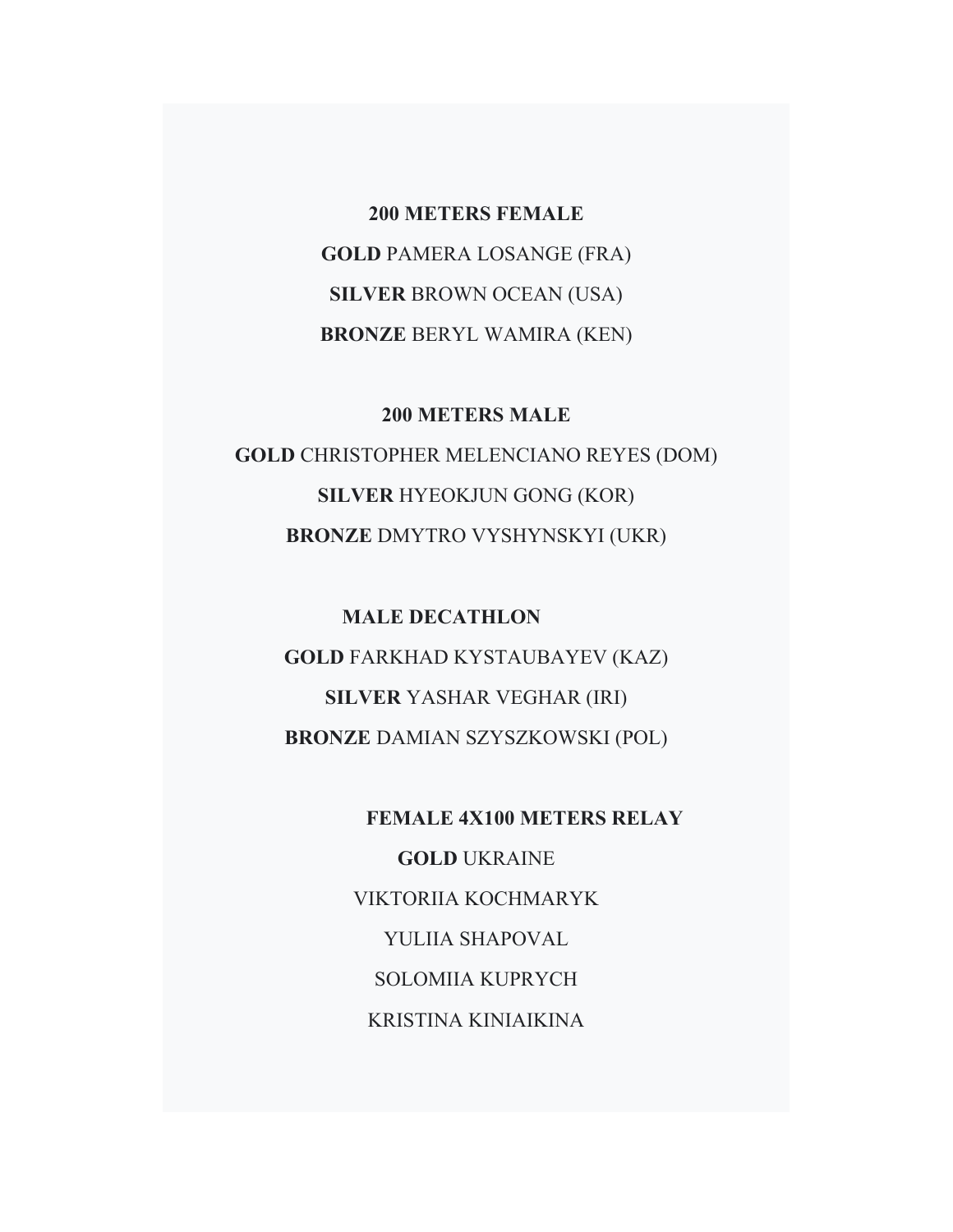**SILVER** UNITED STATES DORGIANNY FLOWERS JUSTINA MILES KOURTNEY DOLLIOLE BROWN OCEAN

> **BRONZE** KENYA ANZAZI NYONDO RAEL WAMIRA LINET FWMBA BERYL WAMIRA

 **4 X 100 METERS MALE RELAY GOLD** UKRAINE MYKOLA NOSENKO DMYTRO VYSHYNSKYI OLEKSANDR DMYTRYYENKO SERHII DRACH

**SILVER** COLOMBIA JANER CABEZAS ROSERO DIEGO ALVAREZ RUBEN CARRILLO CASADIEGO GIAN ANDRADE MOSQUERA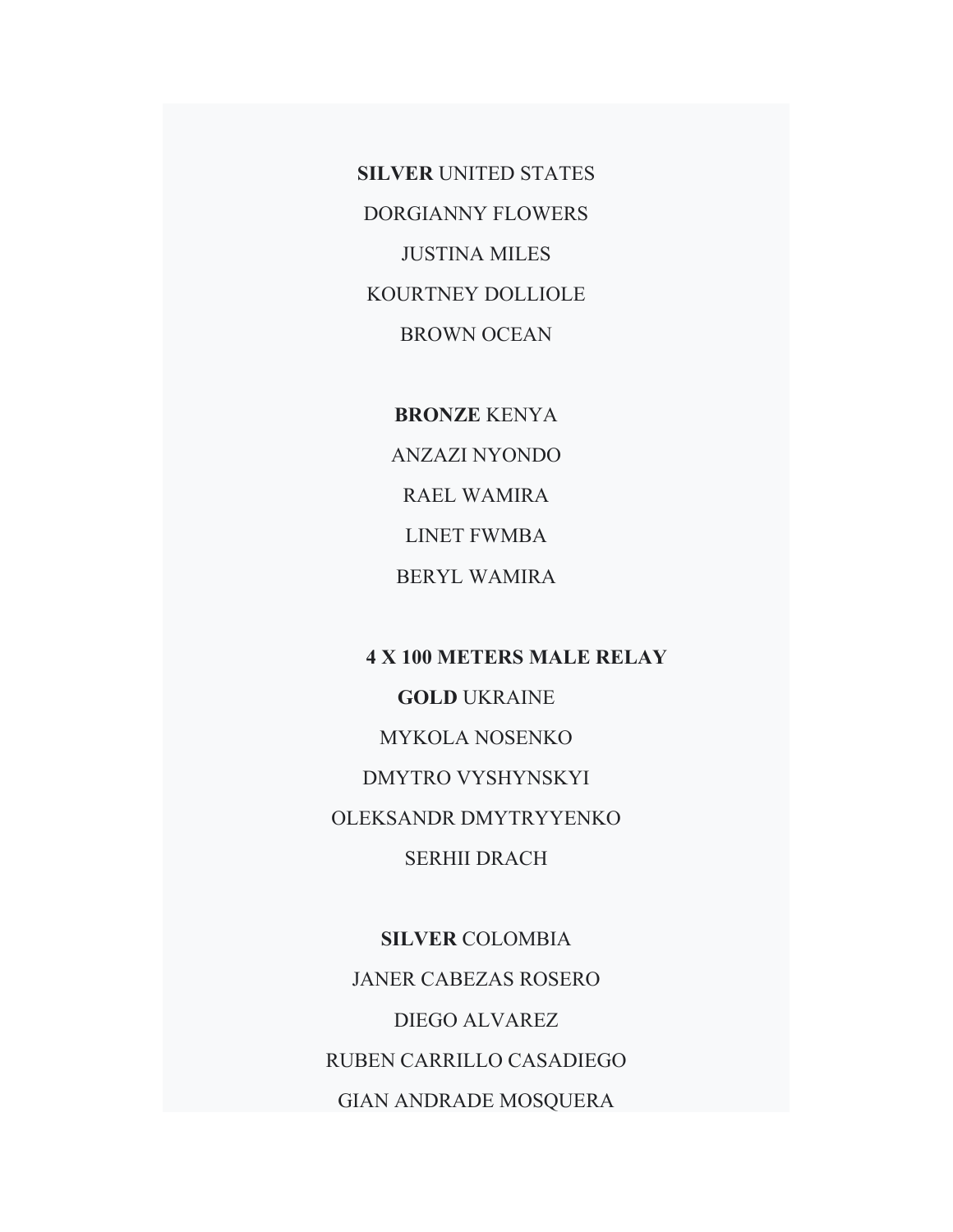**BRONZE** UNITED STATES

JARVIS ANDERSON

GARETH ASHTON

TAYLOR KOSS

KENMARKIS MEEKS

**BASKETBALL RESULT ‐ SESI AND VASCO DA GAMA AWARD GYM**

## **FEMININE**

**GOLD** UNITED STATES

**SILVER** ITALY

**BRONZE** POLAND

**MALE**

**GOLD** UKRAINE

**SILVER** UNITED STATES

**BRONZE** VENEZUELA

**UCS MALE SEMIFINALS HANDBALL**

GERMANY 34 X 22 TURKEY

CROATIA 32 X 18 SERBIA

**TENNIS – CLUBE RECREIO DA YOUTH AWARD**

**SIMPLE FEMALE**

**OURO** ALBRECHT‐ ACHOREDER (GER)

**SILVER** CHIA WEN LIN (TPE)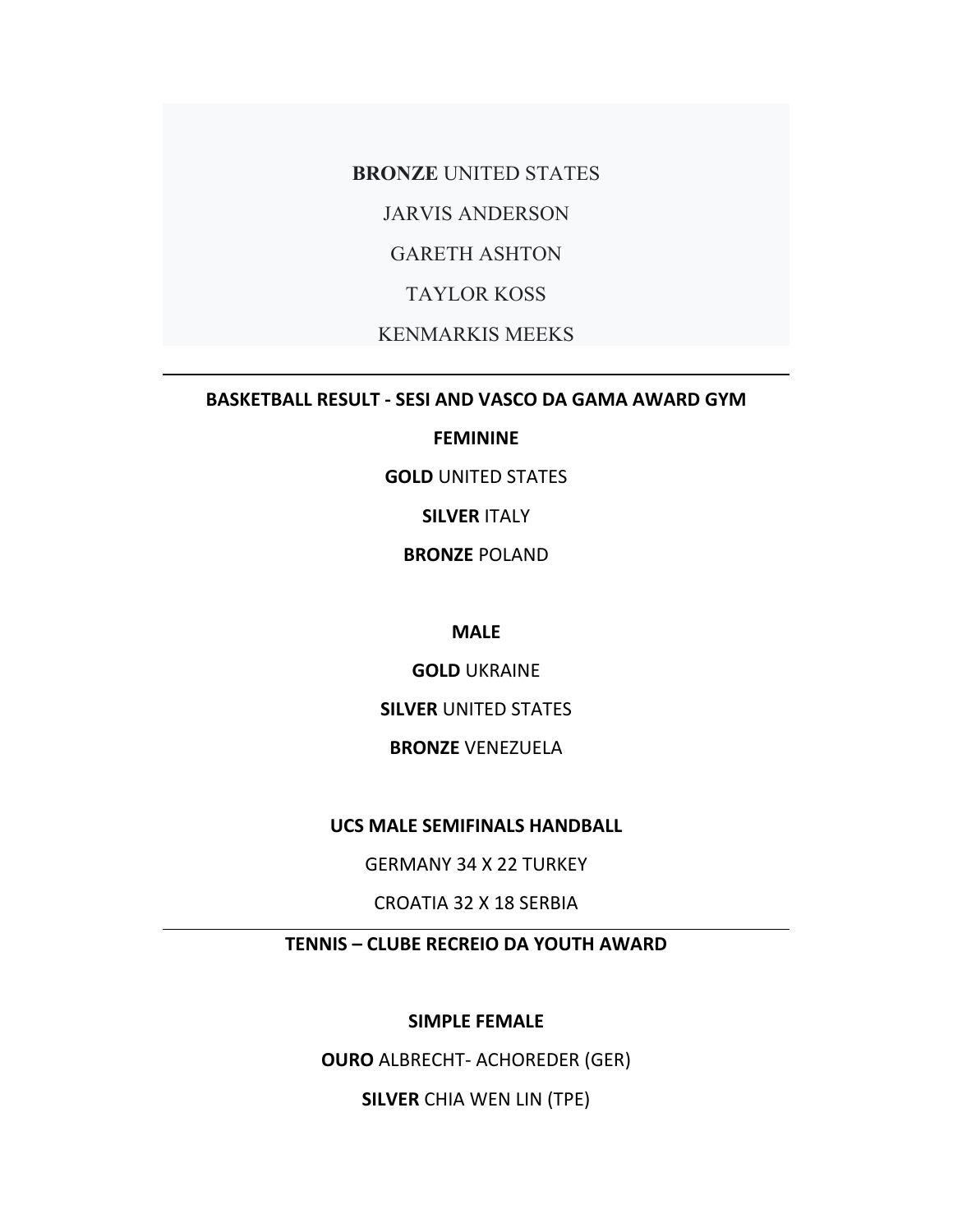**BRONZE** CHIU MEO HU (TPE)

### **SINGLE MALE**

**GOLD** JAROSLAV SMEDEK (CZE)

**SILVER** GABOR MATHE (HUN)

**BRONZ**E PRITHVI SEKHAR (IND)

### **MIXED DOUBLES**

**GOLD** KATERINA BLASCIKOVA / JAROSLAV SMEDEK (CZE) **SILVER** CHIA WEN LIN / CHUN WEI WANG (TPE) **BRONZE** JAFREEN SHAIK / PRITHVI SEKHAR (IND)

#### **VOLLEYBALL – MARCOPOLO AWARD GYM**

**MASCULINE**

**GOLD** TURKEY

**SILVER** UKRAINE

**BRONZE** ITALY

**FEMININE**

**GOLD** TURKEY

**SILVER** ITALY

**BRONZE** UKRAINE